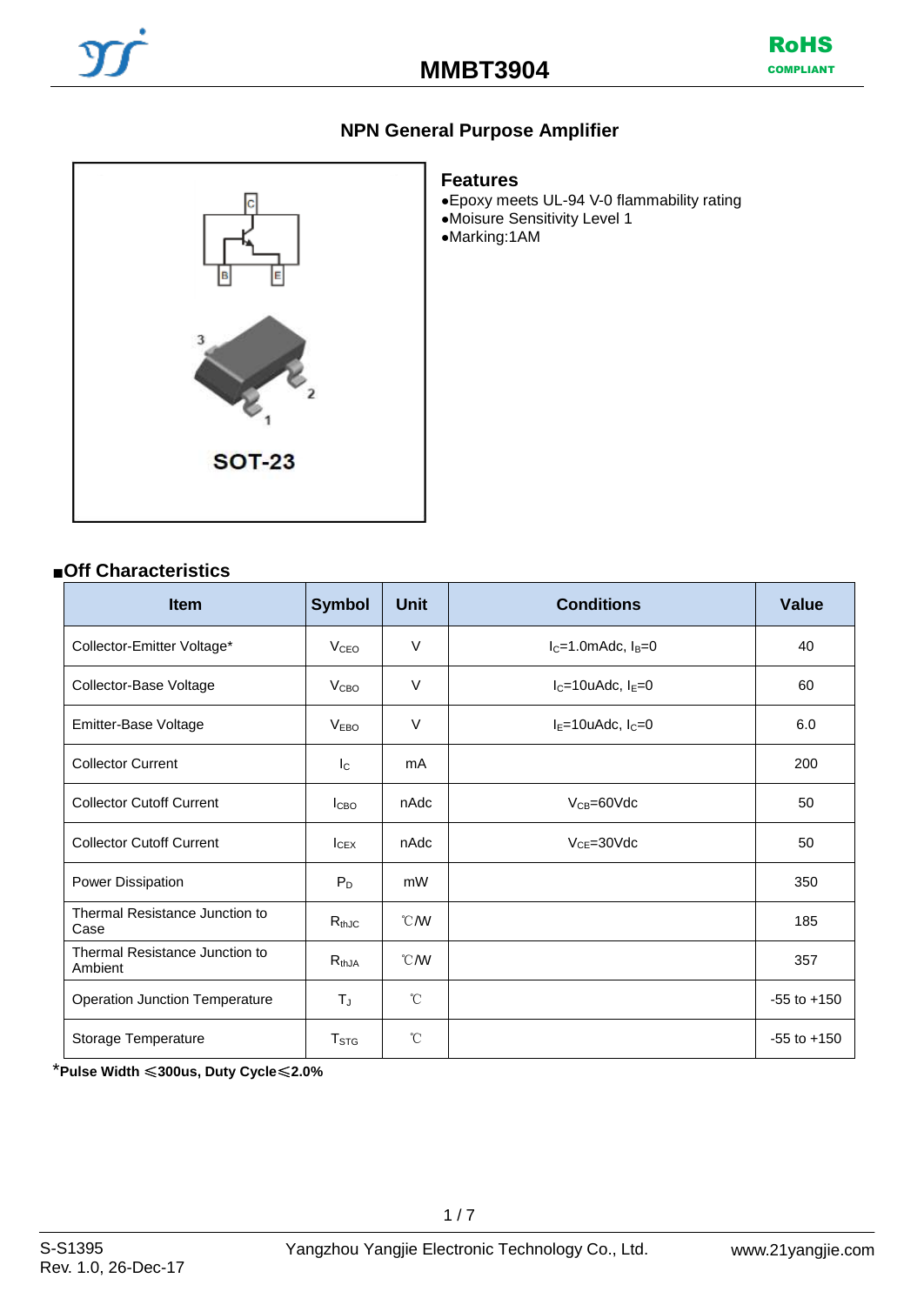#### ■**On Chaaracteristics**

| <b>Item</b>                                                                                       | <b>Symbol</b> | <b>Unit</b><br><b>Conditions</b><br>$I_C = 0.1$ mAdc, $V_{CE} = 1.0$ Vdc<br>$IC=1.0$ mAdc, $VCF=1.0$ Vdc<br>$I_C = 10$ mAdc, $V_{CE} = 1.0$ Vdc |                                      | <b>Min</b> | <b>Max</b> |
|---------------------------------------------------------------------------------------------------|---------------|-------------------------------------------------------------------------------------------------------------------------------------------------|--------------------------------------|------------|------------|
|                                                                                                   |               |                                                                                                                                                 |                                      | 40         |            |
| DC Current Gain<br><b>Collector-Emitter Saturation Voltage</b><br>Base-Emitter Saturation Voltage |               |                                                                                                                                                 |                                      | 70         |            |
|                                                                                                   | $h_{FE}$      |                                                                                                                                                 |                                      | 100        | 300        |
|                                                                                                   |               |                                                                                                                                                 | $I_c = 50$ mAdc, $V_{CE} = 1.0$ Vdc  | 60         |            |
|                                                                                                   |               |                                                                                                                                                 | $I_C = 100$ mAdc, $V_{CE} = 1.0$ Vdc | 30         |            |
|                                                                                                   |               | Vdc                                                                                                                                             | $lC=10mAdc, lB=1.0mAdc$              |            | 0.2        |
|                                                                                                   | $V_{CE(sat)}$ |                                                                                                                                                 | $IC=50$ mAdc, $IB=5.0$ mAdc          |            | 0.3        |
|                                                                                                   |               | Vdc                                                                                                                                             | $IC=10mAdc, IB=1.0mAdc$              | 0.65       | 0.85       |
|                                                                                                   | $V_{BE(sat)}$ |                                                                                                                                                 | $I_C = 50$ mAdc, $I_B = 5.0$ mAdc    | 0.95       |            |

# ■**Small-signal Characteristics**

| <b>Item</b>                    | <b>Symbol</b> | <b>Unit</b> | <b>Conditions</b>                                                                   | Min |   |  |
|--------------------------------|---------------|-------------|-------------------------------------------------------------------------------------|-----|---|--|
| <b>Output Capacitance</b>      | Cobo          | pF          | $V_{CB} = 5.0$ Vdc, f=1.0MHz, $I_F = 0$                                             |     | 4 |  |
| Input Capacitance              | Cibo          | pF          | $V_{FB} = 0.5$ Vdc, f=1.0MHz, $I_C = 0$                                             |     | 8 |  |
| Current Gain-Bandwidth Product | İт            | <b>MHz</b>  | $IC=10mAdc$<br>$V_{CF} = 20$ Vdc,<br>$f=100$ MHz                                    | 300 |   |  |
| Noise Figure                   | NF            | dB          | $V_{CE} = 5.0V$ , f=10Hz to 15.7kHz,<br>$I_C=100uA$ , R <sub>S</sub> =1.0k $\Omega$ |     | 5 |  |

### ■**Switching Characteristics**

| <b>Item</b>      | <b>Symbol</b> | <b>Unit</b> | <b>Conditions</b>                          | <b>Value</b> |  |
|------------------|---------------|-------------|--------------------------------------------|--------------|--|
| Delay Time       | td            | ns          | $V_{CC} = 3.0$ Vdc.<br>$V_{BE} = 0.5$ Vdc, | 35           |  |
| <b>Rise Time</b> | tr            | ns          | $IC=10$ mAdc, $IB1=1.0$ mAdc               | 35           |  |
| Storage Time     | ts            | ns          | $V_{CC} = 3.0$ Vdc,<br>$lc=10$ m $Adc$ .   | 200          |  |
| Fall Time        | tf            | ns          | $I_{B1} = I_{B2} = 1.0$ mAdc               | 50           |  |

# ■**Ordering Information (Example)**

| <b>PREFERED P/N</b> | <b>PACKING</b><br>CODE | <b>MINIMUM</b><br><b>INNER BOX</b><br>UNIT WEIGHT(g)<br><b>QUANTITY(pcs)</b><br><b>PACKAGE(pcs)</b> |      | <b>OUTER CARTON</b><br><b>QUANTITY(pcs)</b> | <b>DELIVERY MODE</b> |           |
|---------------------|------------------------|-----------------------------------------------------------------------------------------------------|------|---------------------------------------------|----------------------|-----------|
| <b>MMBT3904</b>     | F <sub>2</sub>         | Approximate 0.008                                                                                   | 3000 | 30000                                       | 120000               | $7"$ reel |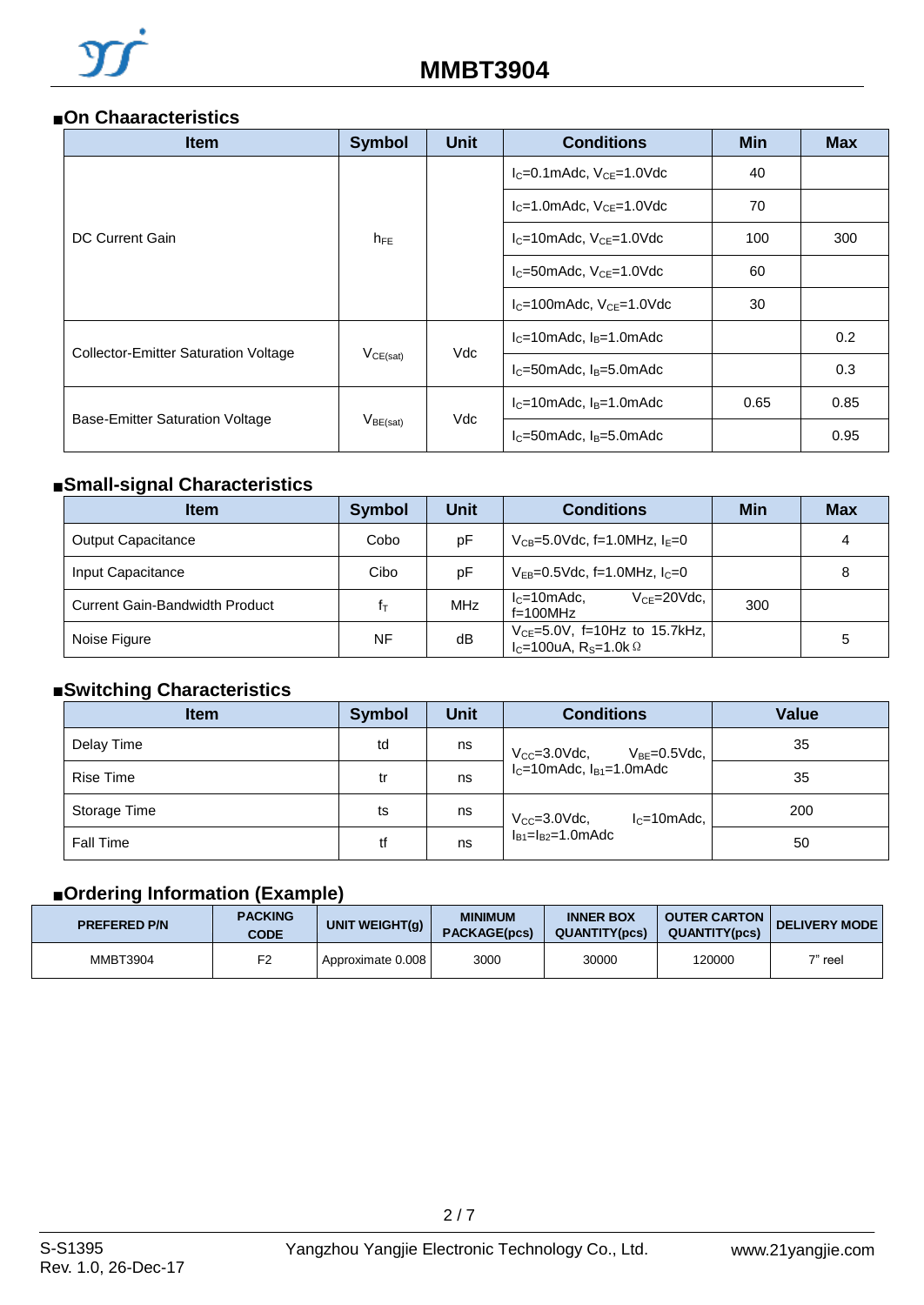# **■ Characteristics(Typical)**







Base-Emitter ON Voltage vs **Collector Current** 



**Base Saturation** 





S-S1395 Yangzhou Yangjie Electronic Technology Co., Ltd.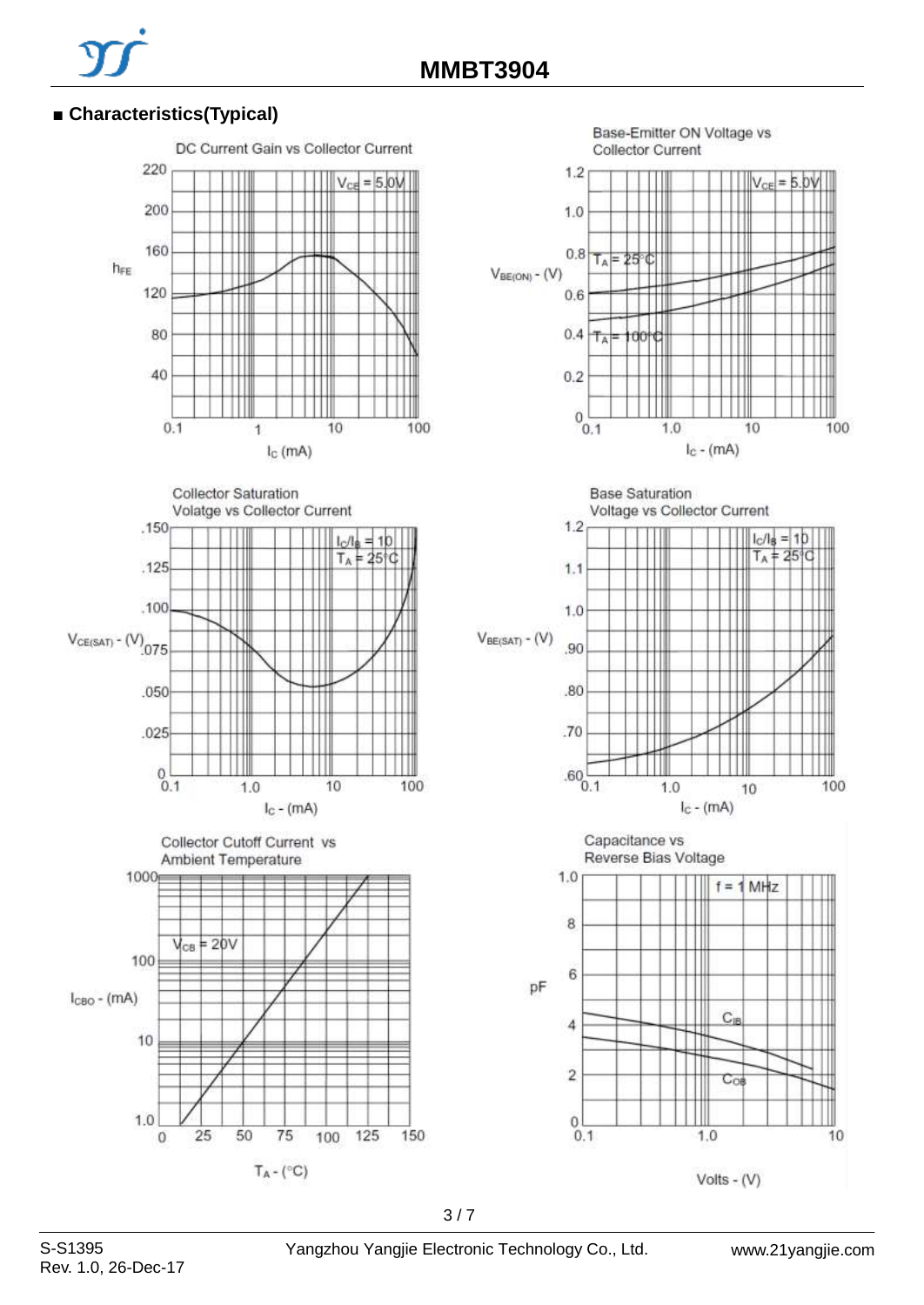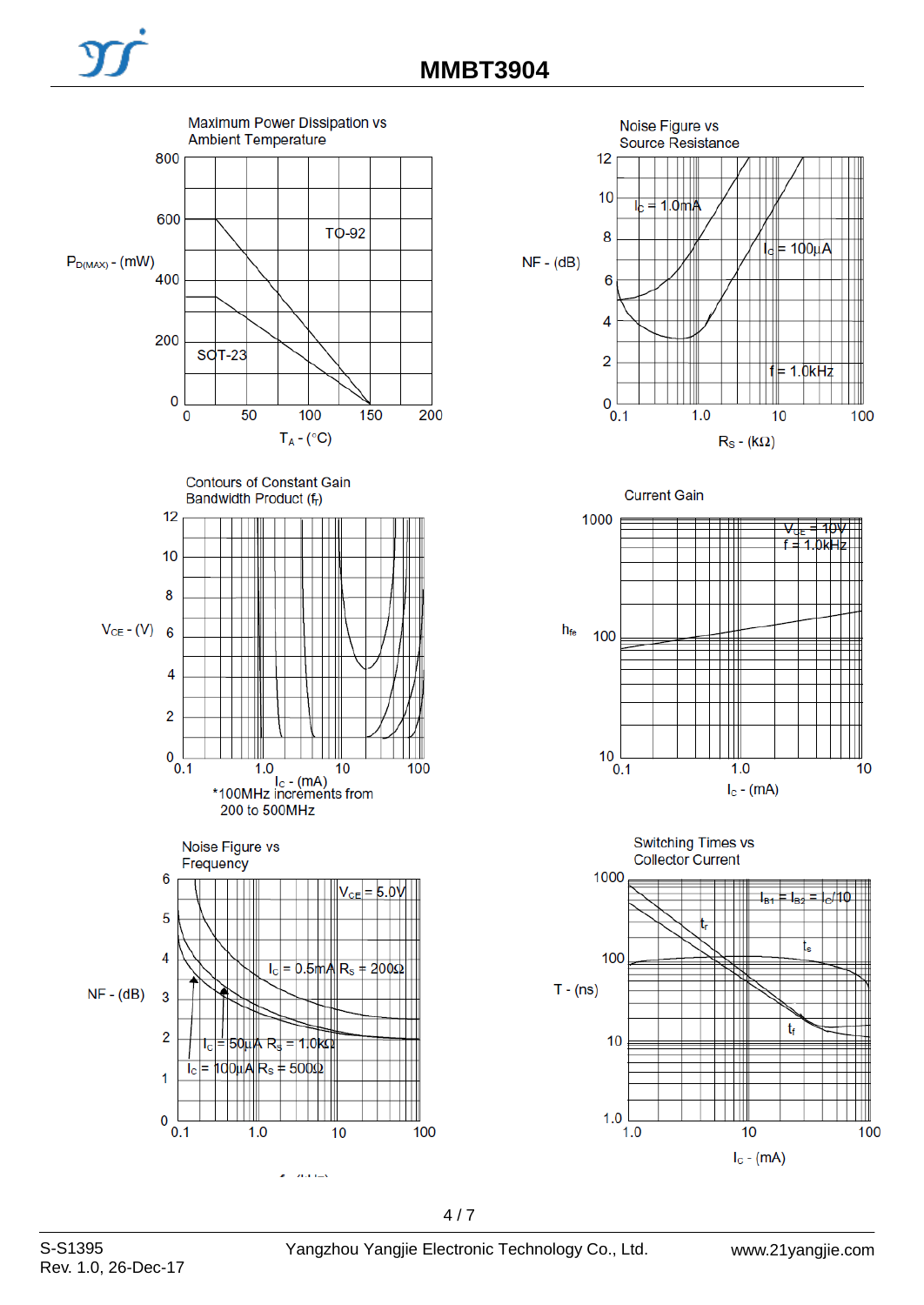





Turn On and Turn Off Times vs **Collector Current** 



 $I<sub>C</sub>$  - (mA)

**Output Admittance** 

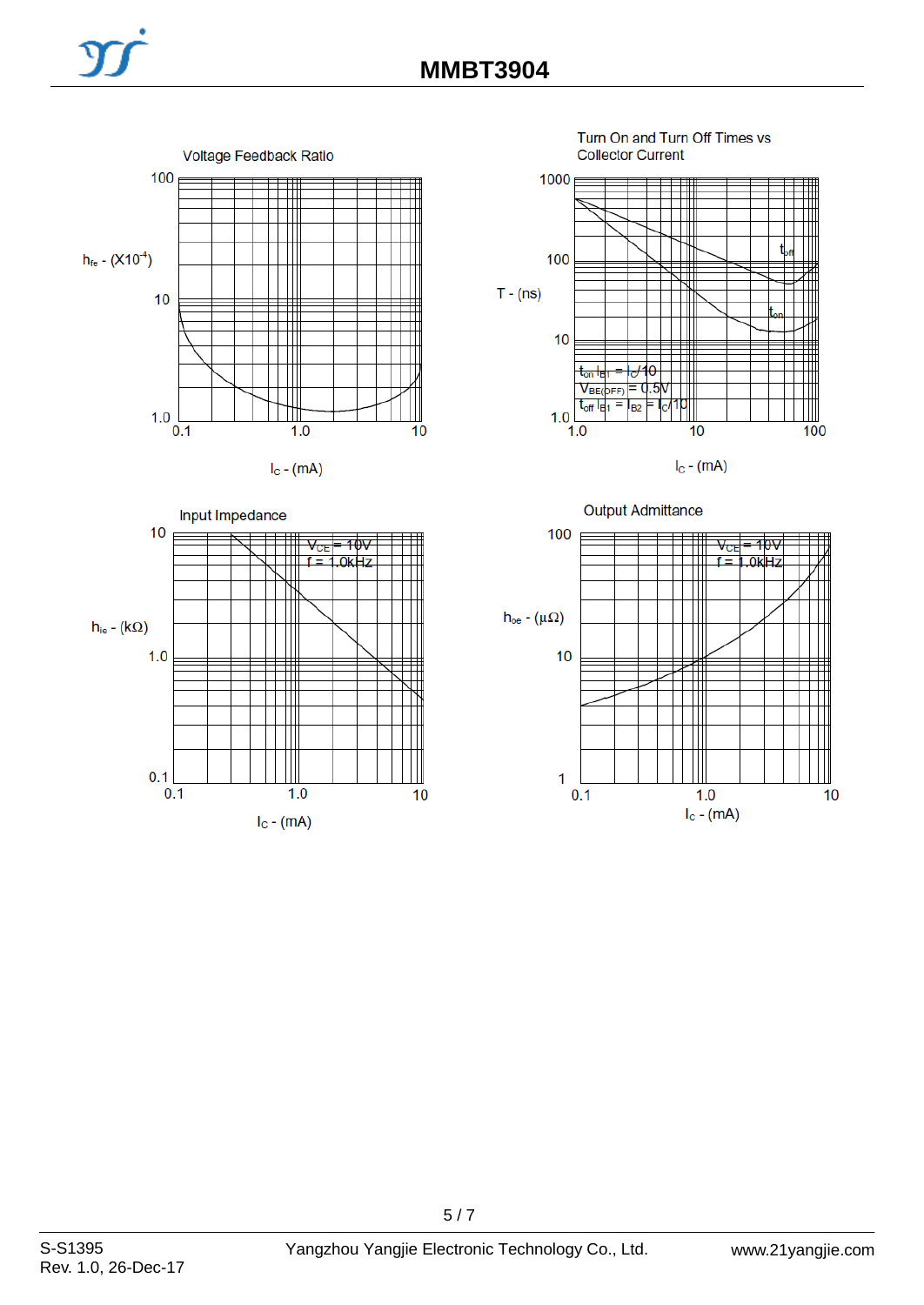# ■**SOT-23 Package Outline Dimensions**







|        |       | <b>Dimensions In Millimeters</b> | Dimensions In Inches |       |  |  |
|--------|-------|----------------------------------|----------------------|-------|--|--|
| Symbol | Min   | Max                              | Min                  | Max   |  |  |
| А      | 0.900 | 1.150                            | 0.035                | 0.045 |  |  |
| A1     | 0.000 | 0.100                            | 0.000                | 0.004 |  |  |
| A2     | 0.900 | 1.050                            | 0.035                | 0.041 |  |  |
| b      | 0.300 | 0.500                            | 0.012                | 0.020 |  |  |
| c      | 0.080 | 0.150                            | 0.003                | 0.006 |  |  |
| D      | 2.800 | 3,000                            | 0.110                | 0.118 |  |  |
| Е      | 1.200 | 1,400                            | 0.047                | 0.055 |  |  |
| E1     | 2.250 | 2.550                            | 0.089                | 0.100 |  |  |
| е      |       | 0.950 TYP                        | 0.037 TYP            |       |  |  |
| e1     | 1.800 | 2.000                            | 0.071                | 0.079 |  |  |
|        |       | 0.550 REF                        | 0.022 REF            |       |  |  |
| l 1    | 0.300 | 0.500                            | 0.012                | 0.020 |  |  |
| θ      | O۴    | 8°                               | 0°                   | 8°    |  |  |

# **■SOT-23 Suggested Pad Layout**



Note:

1. Controlling dimension: in millimeters.

2.General tolerance: ±0.05mm.

3. The pad layout is for reference purposes only.

# **■Marking Information**



1AM = Product Type Marking Code Y=Date Code Marking

#### Date code Key (2 years a cycle)

| Year  | 201' |     |     |     |     |     |     |     |     |     |     |     |
|-------|------|-----|-----|-----|-----|-----|-----|-----|-----|-----|-----|-----|
| Month | Jan  | Feb | Mar | Apr | May | Jun | Jul | Aug | Sep | Oct | Nov | Dec |
| Code  |      |     |     |     |     |     |     |     | M   |     |     |     |

| Year  | 2012 |     |     |     |     |     |     |     |     |     |     |     |
|-------|------|-----|-----|-----|-----|-----|-----|-----|-----|-----|-----|-----|
| Month | Jan  | Feb | Mar | Apr | May | Jun | Jul | Aug | Sep | Oct | Nov | Dec |
| Code  | W    | N   |     |     |     |     |     |     |     |     |     |     |